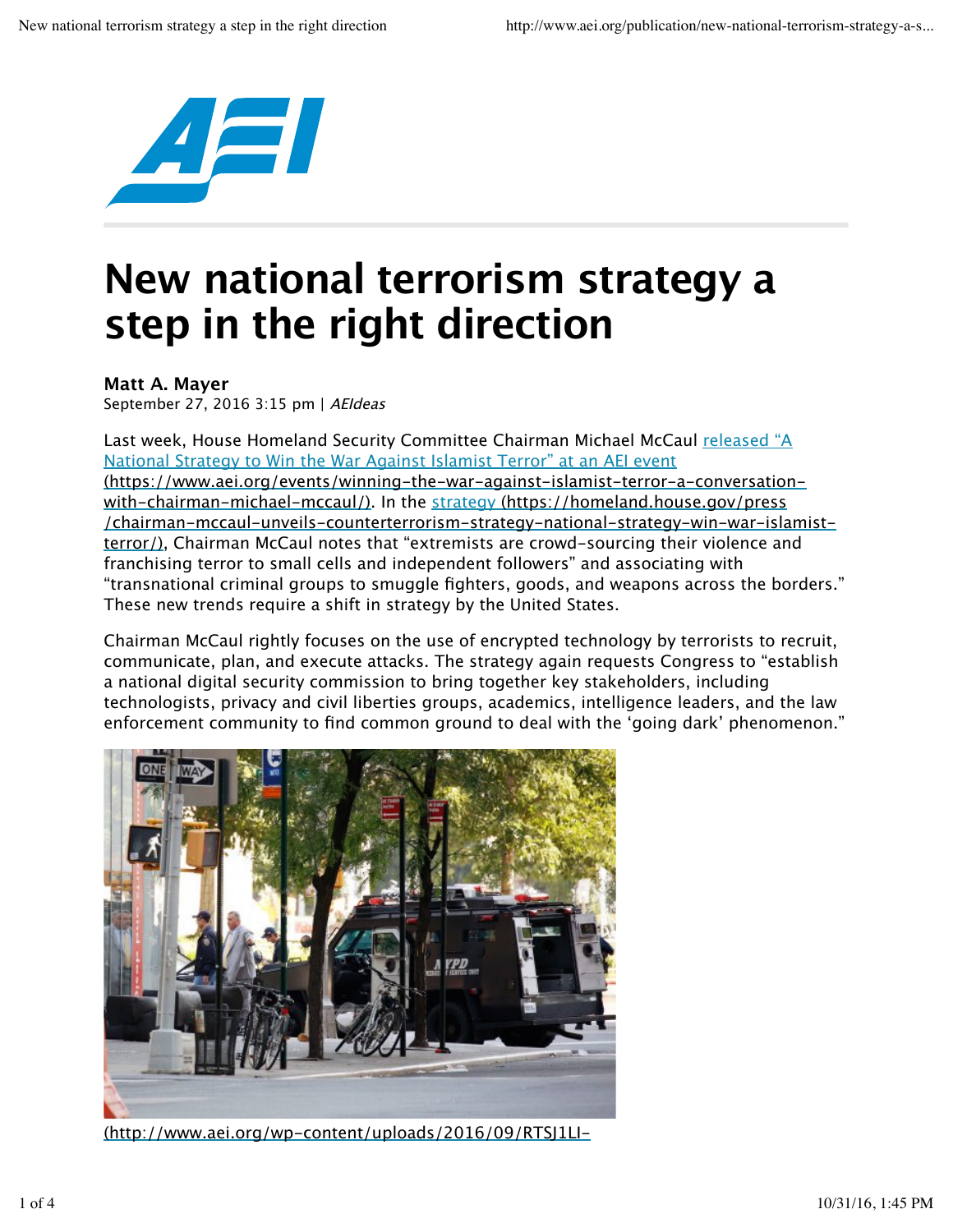## e1475003251641.jpg)

Police investigate the scene near an SUV in which a man suspected of causing a bomb scare barricaded himself in New York City, July 21, 2016. REUTERS/Brendan McDermid.

In conjunction with the commission concept I outlined here (https://www.aei.org /wp-content/uploads/2016/01/National-commission-on-terrorists-use-of-technologyis-needed.pdf), Chairman McCaul also endorsed my policy recommendation (https://www.aei.org/wp-content/uploads/2016/06/Human-Intelligence.pdf) to significantly increase our human intelligence (HUMINT) capabilities in local law enforcement. His strategy calls for "developing new approaches for lawfully monitoring terror suspects, as well as putting greater emphasis on the use of human intelligence." By engaging in more HUMINT, we can overcome, to a degree, the loss of our signals intelligence collection capabilities due to encryption.

Chairman McCaul's endorsement of my policy concept (https://www.aei.org/wp-content /uploads/2016/08/Create-Regional-Outreach-Groups.pdf) on using federal funds to create Regional Outreach Groups to strengthen relations and build trust between law enforcement and the Muslim community also makes sense given the new terrorism trends we are facing. As he stated, we need to "bolster… work with communities to promote see-something-say-something campaigns, including expanding them beyond large metropolitan areas. However, these public awareness eforts must be made geographically relevant, kept up-to-date with changes in the threat environment, and provide easy reporting options." Achieving those broad policy goals could be executed by establishing, at minimum, 24 Regional Outreach Groups (https://www.aei.org/multimedia /countering-terrorism-through-outreach/) spread across America's most at-risk metropolitan areas.

Though he didn't specify the details, Chairman McCaul's call for reforming the National Security Council is a critical step to ensure America's policies stay one-step ahead of our adversaries. As I've outlined (https://www.aei.org/wp-content/uploads/2016/04/Giving-States-and-Localities-a-Voice-in-Washington.pdf), part of this reform must include adding permanent seats for state and local representatives to make sure that our national policies bring to bear their experience and resources. National Security is "national," not "federal," and should make use of state and local resources. Likewise, Chairman McCaul's call for streamlining Congress's oversight function of the Department of Homeland Security (DHS) is spot-on. The current oversight by more than 80 committees in Congress creates "a fractured system that results in waste, overlap, and duplication and stymies legislative eforts to make America safe." Our bureaucracy aids our enemies.

**Learn more:** Enhanced Human Intelligence Is Key to Defeating Terrorists (http://www.aei.org/publication/enhanced-human-intelligence-is-key-to-defeating-terrorists/)

Finally, Chairman McCaul called for the federal government to "expand its Visa Security Program to conduct security reviews of visa applicants earlier in the process and in greater depth… and pilot use of deception-detection technologies in the visa interview process and hire more native speakers to conduct interviews." As he noted, "[d]espite recent changes, more can also be done to improve the security of the Visa Waiver Program (VWP), which allows citizens of certain countries to travel visa-free to the United States." One idea Chairman McCaul highlighted was "requiring VWP countries to conduct standard counter terrorism checks on all travelers and immigrants entering and exiting their territory, to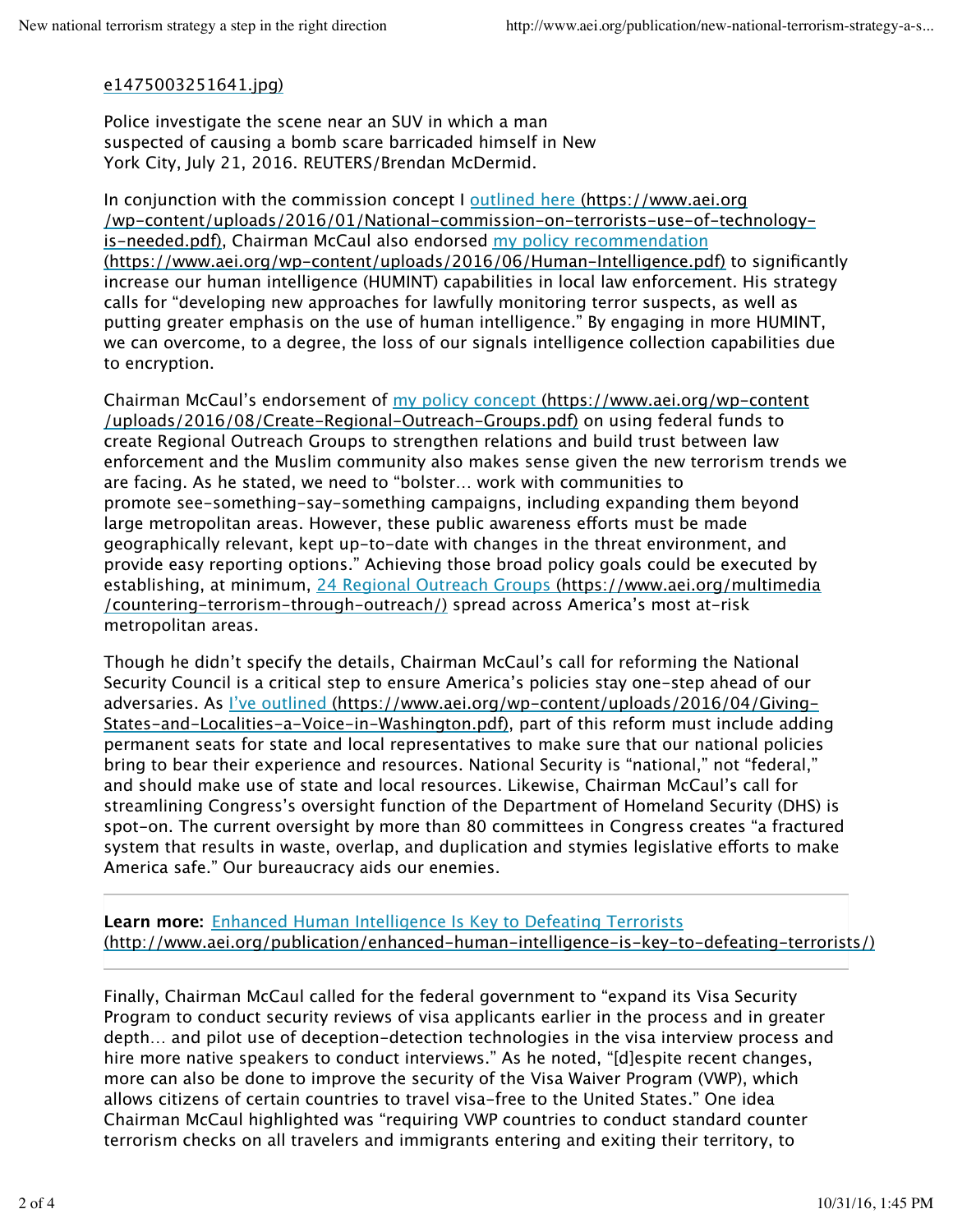conduct advanced targeting of airline passenger manifests and related data, to implement secure real-time intelligence sharing tools with us." As I noted (https://www.aei.org /publication/dhs-collect-fingerprints-before-visitors-depart-for-america/)in the Wall Street Journal (http://www.wsj.com/articles/its-too-easy-for-terrorists-1449705080), such changes are critical to preventing terrorists from getting into America, especially as document fraud skyrockets in Europe.

Unfortunately, Chairman McCaul didn't get everything right in his strategy. Specifically, while recognizing that "a data-point lost in the noise might be the key to disrupting a violent attack," he fails to appreciate the ongoing problem America faces having two entities at the state and local level engaged in information and intelligence gathering, analysis, and sharing. As I noted, we need to consolidate the DHS fusion centers and FBI Joint Terrorism Task Forces (https://www.aei.org/wp-content/uploads/2016/03/Fusion-Center.pdf) to ensure intelligence gets to the right people. A bifurcated system only increases the odds that key data in one entity do not make it to the other entity, thereby preventing our dedicated intelligence personnel from fully connecting the dots.

Similarly, his call for DHS fusion centers to engage in community outreach and countering violent extremism (CVE) efforts is misplaced. In his strategy, Chairman McCaul states that:

agencies should use the existing nationwide network of fusion centers to expand threat awareness briefings and should pilot confidential tip lines to allow members of the public to report concerns, not just about suspicious activity (as noted earlier) but about possible terrorist radicalization in their communities.

A bifurcated system only increases the odds that key data in one entity do not make it to the other entity, thereby preventing our dedicated intelligence personnel from fully connecting the dots.

If fusion centers are to exist and operate as information and intelligence entities, they also cannot attempt to engage in community outreach or CVE activities, as such eforts will be met with suspicion and likely lead to accusations of spying,undermining both their community outreach and intelligence responsibilities. Community outreach has long been a practice of local law enforcement because they have the relationships and expertise in navigating touchy issues across the various communities they deal with on a daily basis. It is vital that we separate intelligence activities and community outreach activities.

Lastly, though the details were thin, Chairman McCaul missed an opportunity to sketch out real reforms on airport screening by the Transportation Security Administration. I'd respectfully submit we need to move past the regime established after the 9/11 attack. It is time to end the screening of Americans who clearly don't present a threat to our air security. Rather than double-down on the current system that misses component bomb parts, irritates Americans, and drives our costs to secure America higher without a return on that investment, Congress should consider changing course with common sense measures aimed at freeing the tens of millions Americans who pose no risk. It is time for us to screen Grandma Emma and little Billy diferently than we screen people whose travel, activities, behaviors, and other indicators indicate may pose a threat.

All-in-all, Chairman McCaul's strategy is a step in the right direction. Let's hope his colleagues in Congress heed his advice.